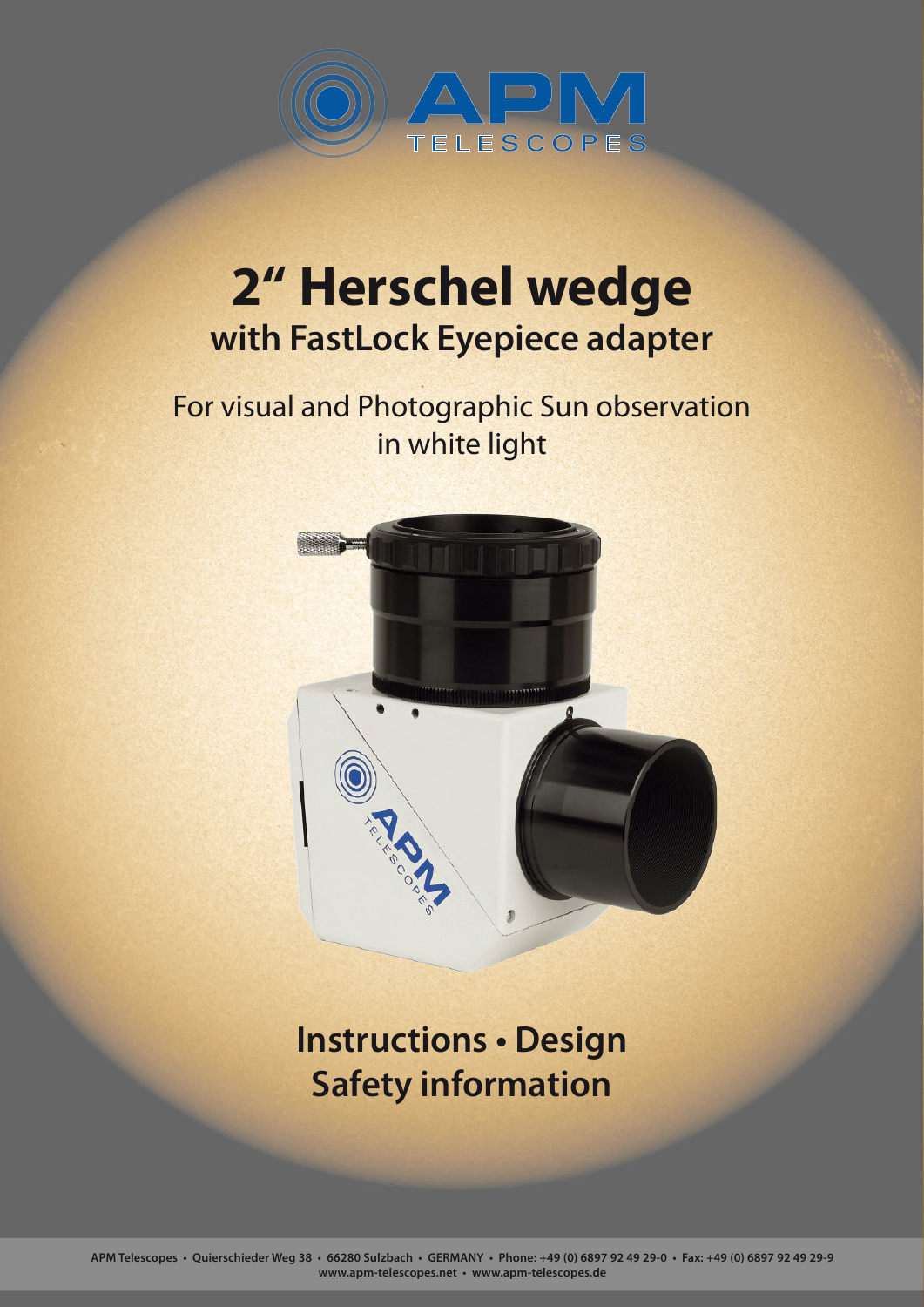The APM 2" Herschel wedge offers a safe method for visual and photographic observation of the sun in white light. Due to the special reflection element inside, approx. 95% of the light and heat energy from the entering light path is switched off. The special ceramic element (light catch) behind this Herschel element absorbes the residual heat and light energy. A safe observation now is provided. Since the light radiation is still too great, a neutral density filter ND 3.0 (0.1%) residual transmission) and a polarization filter (2", changeable) is installed for fine adjustment of the final image brightness.



Never use the Herschel wedge without a visual filter! The radiation is still harmful to your eyes!

Due to the abstinence of reflective surfaces, Herschel wedges showing a higher-contrast, more detailed image of the sun than filter foils or glass sun filters. The direct comparison is immediately visible, granulation and shading of the umbra and penumbra areas around sunspots are clearly better contrasted, flare areas stand out very nicely and three-dimensionally. Also photographically the results with the APM Herschel Wedge are definitely better!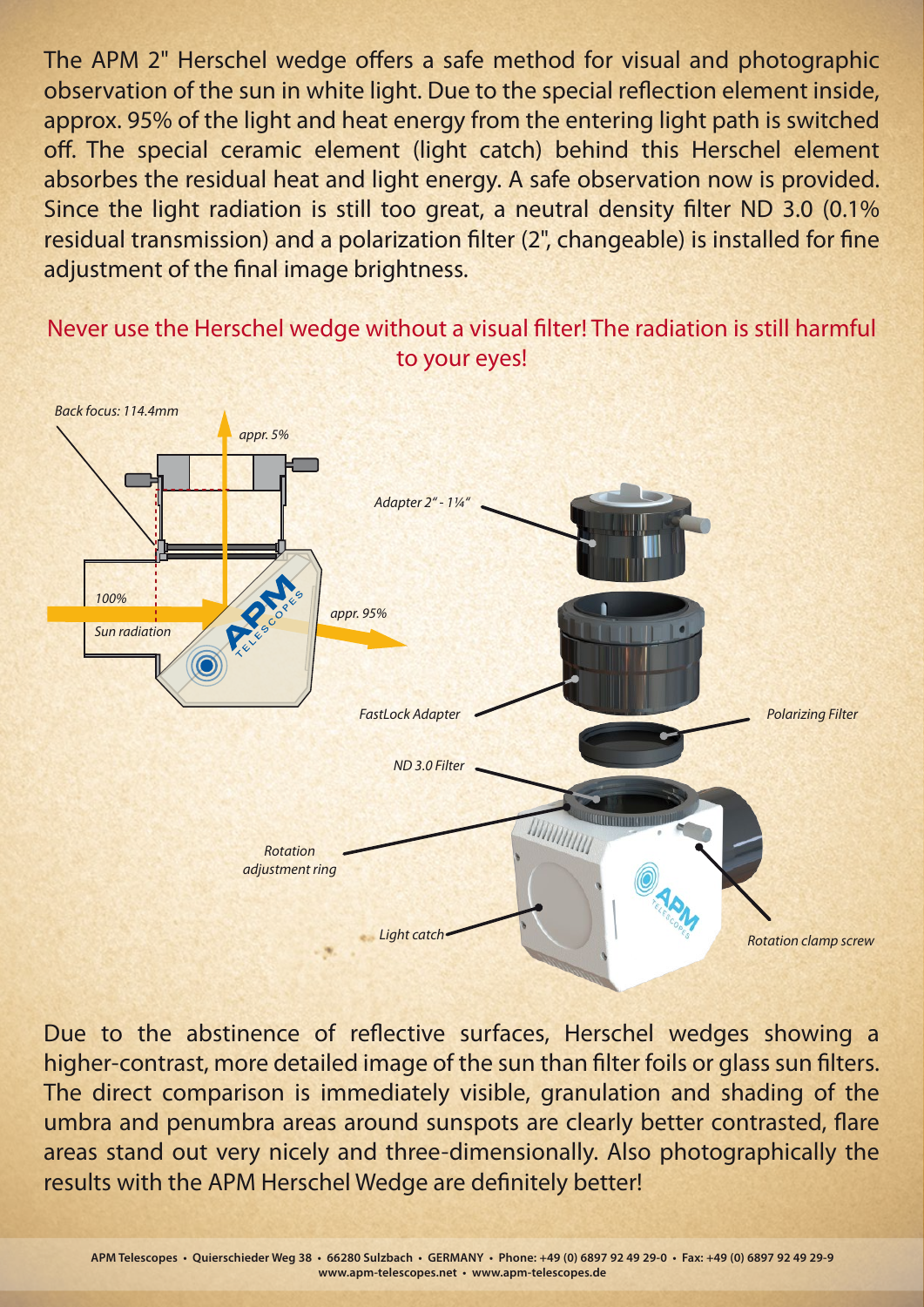#### **Usage**:

The Herschel wedge is only suitable for uncemented refractor lenses without correctors / reducers / flatteners in the light path! Additional optical components in front of the Herschel wedge could overheat and be destroyed.

### **Connecting the wedge and centering the Sun image**

The Herschel wedge can be inserted in the 2" focuser, the sun should be outside of the field of view beforehand. Moving to the sun should be done with the lens cap on the front. A special sun finder scope can be used as an aid. Finder scopes and Guiding scopes must be covered before moving to the sun, risk of destruction! When centering the sun, you can also use the light spot on the light catch for orientation; the light catch can be used as a "sun finder".



#### **Adjusting the image brightness**

The built-in polarization filter allows to adjust the brightness of the image continuously in a certain extend. To do this, loosen the rotation clamping screw slightly and turn the lower knurled ring until the image (e.g. without the eyepiece) appears sufficiently subdued. If the image is still too bright for visual observation, we recommend using additional ND filters with less attenuation (ND 0.9 or ND 1.8, in example). Depending on the size of the lens, different neutral filters are useful in order to adjust the image brightness to the position of the sun, the transparency and the recording camera / viewing habits.